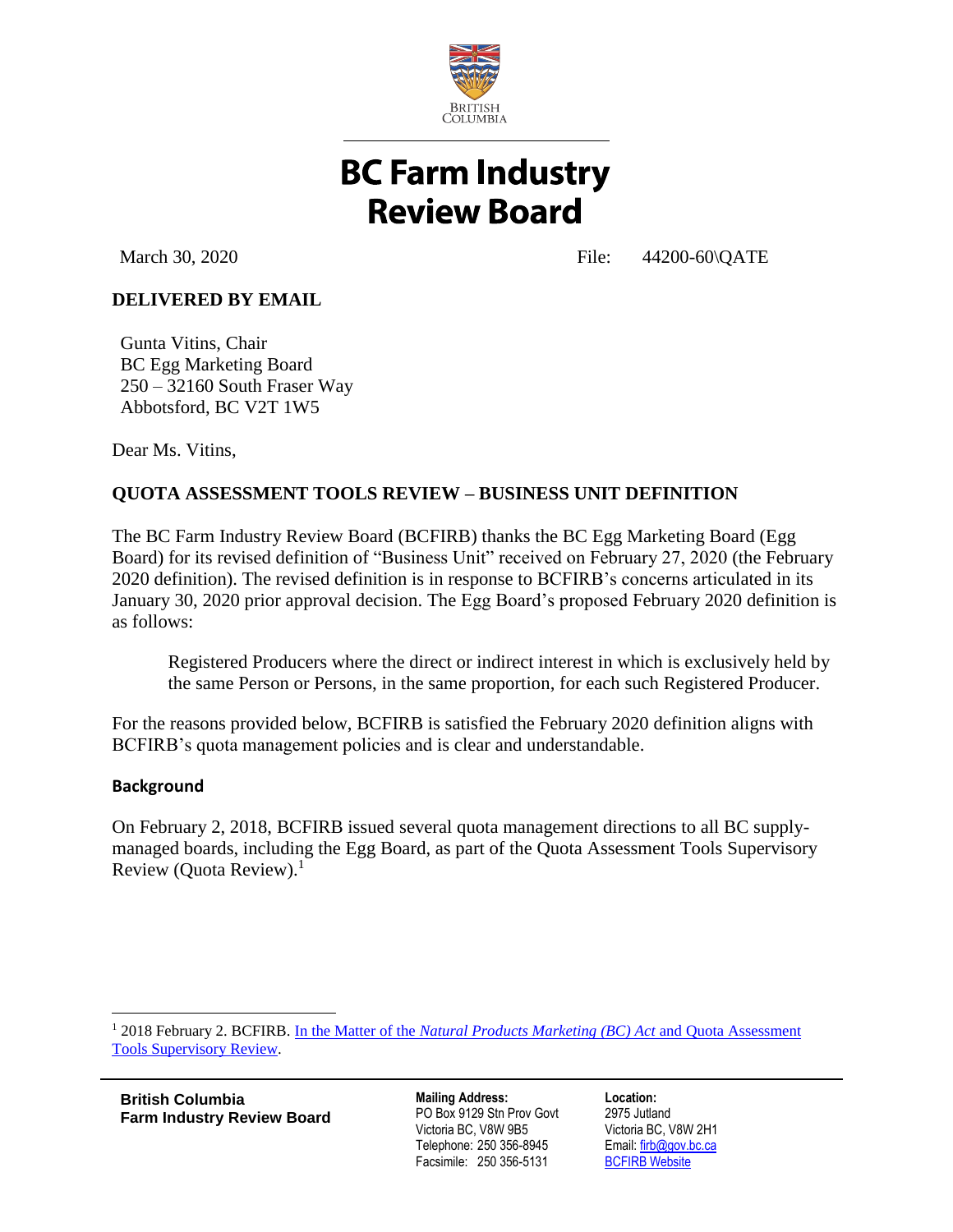Section  $37(c)$  of the BC Egg Marketing Scheme<sup>2</sup> requires the Egg Board to receive BCFIRB's prior approval before prescribing any quota management terms and conditions that may add to those already directed by BCFIRB under the Quota Review.

In the Quota Review, BCFIRB directed that:

179. If boards cease to use LIFO (on all quota held by a producer) and 10/10/10 (on growth quota), these quota management rules are to be replaced with the following:

….

 $\overline{a}$ 

- c) Quota holders are not eligible to receive growth quota for 12 months following a transfer of any quota, with one exception as follows:
	- i. If a quota transfer does not result in an overall change in total quota holdings within a **business unit** (e.g. within a corporation), quota holders within that business unit remain eligible to receive growth. [emphasis added]

BCFIRB chose not to define "Business Unit" in its Quota Review decision. It left the definition to the commodity boards. In BCFIRB's view, commodity boards are in a better position to define "Business Unit" based on the respective business structures in their sectors.

The Egg Board proposed the following definition of "Business Unit" on November 4, 2019 (November 2019 definition):

- a) two or more corporate Registered Producers, the direct or indirect interest in which is exclusively held by the same individual;
- b) two or more corporate Registered Producers, the direct or indirect interest in which is exclusively held by the same group of individuals, in the same proportion, for each such corporate Registered Producer; or
- c) an individual who is a Registered Producer, and one or more corporate Registered Producers, the direct or indirect interest in which is exclusively held by that individual.

On January 30, 2020, BCFIRB approved the November 2019 definition in principle<sup>3</sup> but directed the Egg Board to revise the wording to make it "accurate and clear" by February 28, 2020. Some of BCFIRB's concerns with the November 2019 definition were: 1. it was not immediately obvious that paragraphs b and c were to be read together; and 2. by using the word, "corporate", it was not clear whether partnerships or other business structures were included.

 $2\overline{37}$ (c) to issue quotas to registered producers as is deemed necessary, such quotas to remain at all times the property of the board and, subject to prior approval of the Provincial board, to vary such quotas and prescribe the terms and conditions upon which they shall be issued or transferred, provided that the board shall not at any time issue to any registered producer a quota in excess of 5% of the total of all such quotas issued;

<sup>3</sup> 2020 January 30. BCFIRB. In the Matter of the *[Natural Products Marketing \(BC\) Act](https://www2.gov.bc.ca/assets/gov/british-columbians-our-governments/organizational-structure/boards-commissions-tribunals/bc-farm-industry-review-board/regulated-marketing/supervisory-reviews/2016-quota-assessment-tools-evaluation-project/2020_jan_30_emb_qate_implementation.pdf)* and the Prior Approval of [the BC Egg Marketing Board Business Unit Definition.](https://www2.gov.bc.ca/assets/gov/british-columbians-our-governments/organizational-structure/boards-commissions-tribunals/bc-farm-industry-review-board/regulated-marketing/supervisory-reviews/2016-quota-assessment-tools-evaluation-project/2020_jan_30_emb_qate_implementation.pdf)